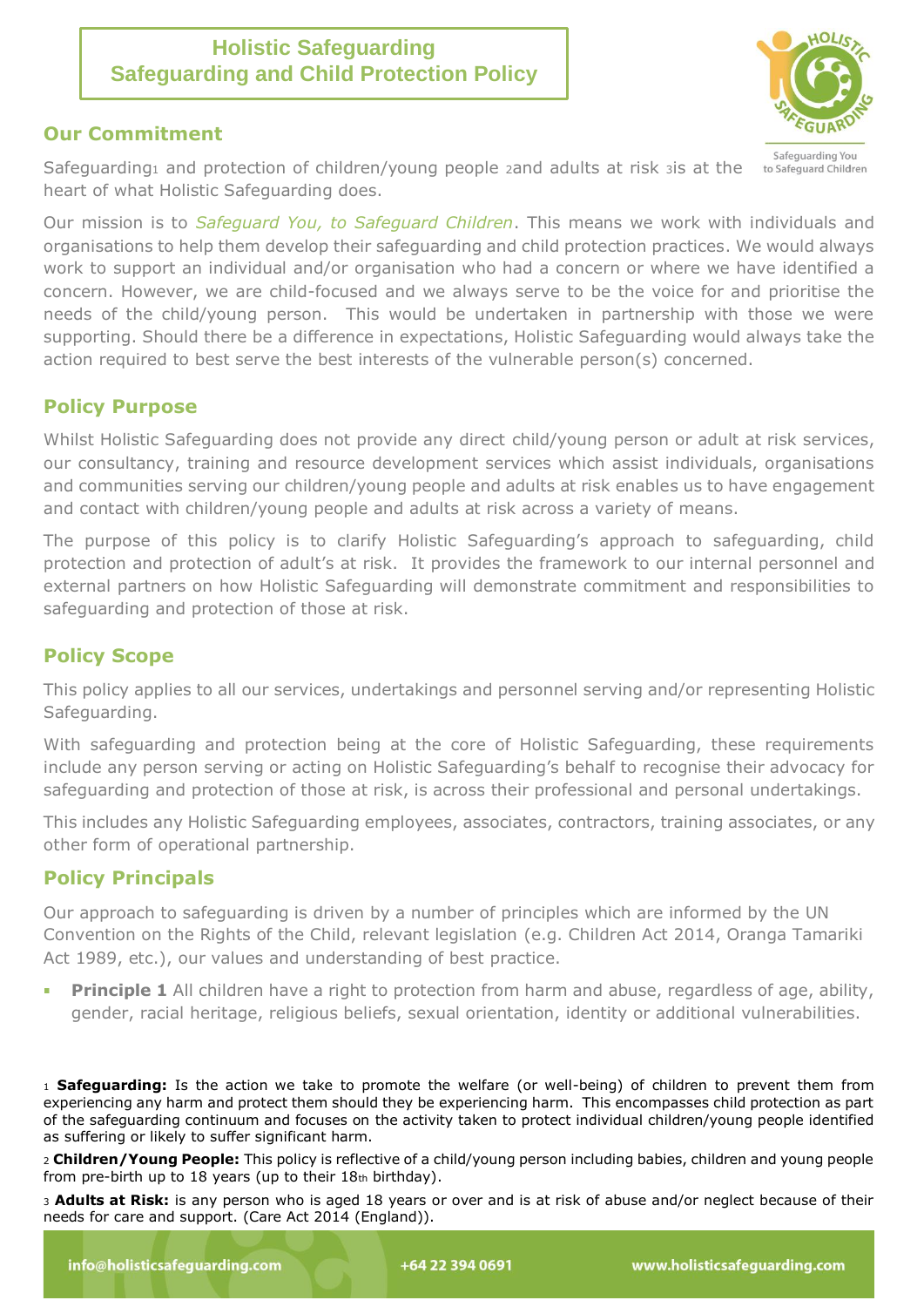

- **Principle 2** The best interests of the child are paramount in all considerations about their welfare à, and protection, including when to maintain confidentiality and when to share information about them.
- **Principle 3** Children have a right to participate in decisions about their lives. Their views, wishes, feelings and experiences are evident in our work with them.
- **Principle 4** Concerns or allegations of abuse or neglect relating to Holistic Safeguarding personnel will be managed sensitively and fairly in accordance with policies and relevant legislation.
- **Principle 5** Working together with children, their parents/guardians and other agencies is essential m. to promoting children's welfare/well-being and ensuring their protection. In some limited circumstances, it will not be appropriate to engage with parents/guardians to protect the child.
- **Principle 6** As part of working together we expect professionals to act on our concerns, and if necessary we will escalate our concerns in our efforts to be satisfied that the child has been protected, taking a stand in cases where we consider the protection of the child has not been taken seriously either within Holistic Safeguarding or by those holding or investigating the concern.

# **Recognising and Responding to Disclosures of Concerns**

Should in the course of our work and/or engagement with others, we identify, have information or receive information that gives us cause for concern about a person's welfare and/or safety, we will work together with our partners and if necessary specialist services to seek support for that person(s).

Should there a be a need for Holistic Safeguarding to act independently from our partner agencies (e.g. a customer) to seek that support, this action will be taken and depending on the nature of the concern may be done so without prior notice.

Holistic Safeguarding recognises all types of abuse and neglect however manages these concerns with regards to the 4 main categories of abuse (as noted in Appendix A – Categories of Abuse and Neglect).

#### Physical Abuse

### Sexual Abuse

**Neglect** 

#### Emotional Abuse

During our work, we can at times identify and/or receive disclosures from our partners (e.g. training attendees, staff representing the organisation's we are supporting, customers of those organisations, partner agencies of our customers, etc.) who have concerns relating to a person at risk (child or adult).

# **Responding To and/or Referring Concerns**

Holistic Safeguarding always endeavours to work with and encourage that person to respond to their concerns as needed, this may include referring concerns to other services for support, including but not exclusive to, specialist statutory services e.g. Organa Tamariki and/or Police.

Should Holistic Safeguarding need to take action then we always aim to do this in partnership with those holding the concern (e.g. the organisation engaged with the person to whom the concern relates). Where this is not possible we aim to work in partnership with that individual/organisation in sharing information with other applicable services and if requested as much as possible aims to ensure the identity of the person/organisation reporting the concern remains anonymous.

As noted earlier within this policy, should the situation identify a lack of action and/or Holistic Safeguarding are not confident in action being taken and believes a failure inaction continues to expose risks of harm, Holistic Safeguarding may: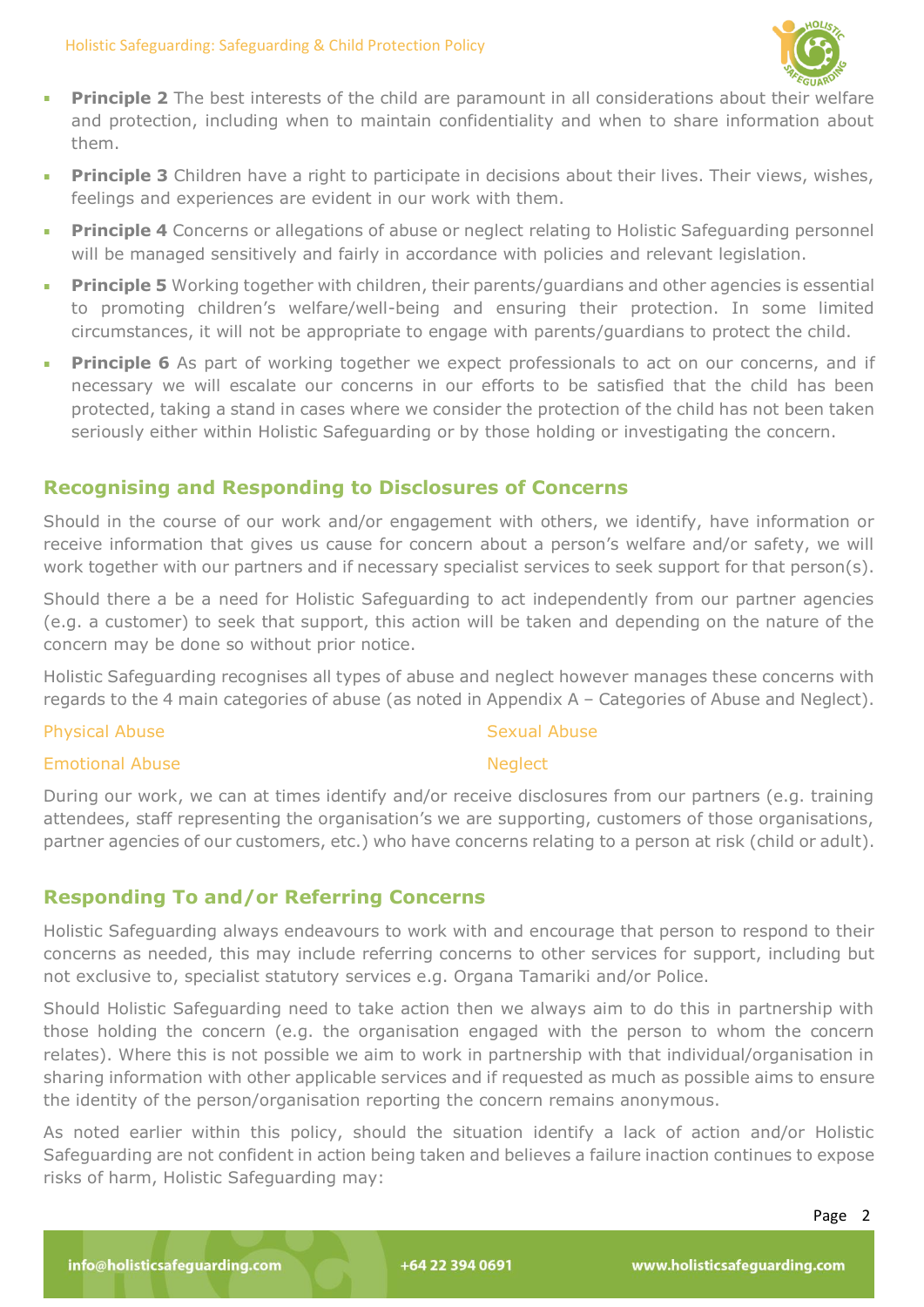

- Verify with the individual/organisation holding the concern that action has been taken and the organisation to whom the referral has been made; and/or
- **Make an independent referral.**

The person who identified the concern and/or representing the organisation will be informed of any action taken by Holistic Safeguarding unless doing so may pose a risk to the person concerned and/or any possible investigation processes.

### **Recording Concerns**

Where Holistic Safeguarding has had to share or refer any concerns directly and/or has provided advice and guidance to an organisation about responding to a concern, this data will be recorded within our Safeguarding Incident Systems.

The storage of all sensitive information will be in accordance with our Privacy Policy.

# **Holistic Safeguarding Staff and/or Representatives**

All Holistic Safeguarding staff are police vetted. Holistic Safeguarding will renew Police Vetting biannually and will support additional police checks being requested as part of any external organisational contract.

When undertaking recruitment (including for associate and/or contractor support) Holistic Safeguarding will ensure safer recruitment (as advocated within our services and resources) is undertaken, including police vetting.

All engaged personnel will be made familiar with our applicable policies, procedures and expectations within 1 week of being engaged by Holistic Safeguarding.

All personnel will be required to evidence the knowledge, skills and attitudes required to identify and respond to safeguarding and/or child protection concerns. This may be further supported by access to and undertaking of Holistic Safeguarding, safeguarding and child protection learning and development services.

# **Concerns/Allegations Against Holistic Safeguarding Personnel**

Safeguarding concerns and/or allegations against Holistic Safeguarding's workforce can become applicable when disclosures and/or indicators relate to:

- Workforce personnel are in a vulnerable position for their own welfare/well-being.
- Workforce conduct is or could potentially be of concern and/or inappropriate.  $\mathbf{r}$
- Workforce conduct is against Holistic Safeguarding conduct expectations.
- An allegation has been made against the workforce member.

### What constitutes an allegation?

An allegation generally relates to 3 key areas:

- Workforce has behaved in a way that has harmed or may have harmed a child/young person.
- Workforce has possibly committed a criminal offence in relation to a child/young person.
- Workforce has behaved towards a child/young person in a manner that indicates they are unsuitable to work with children.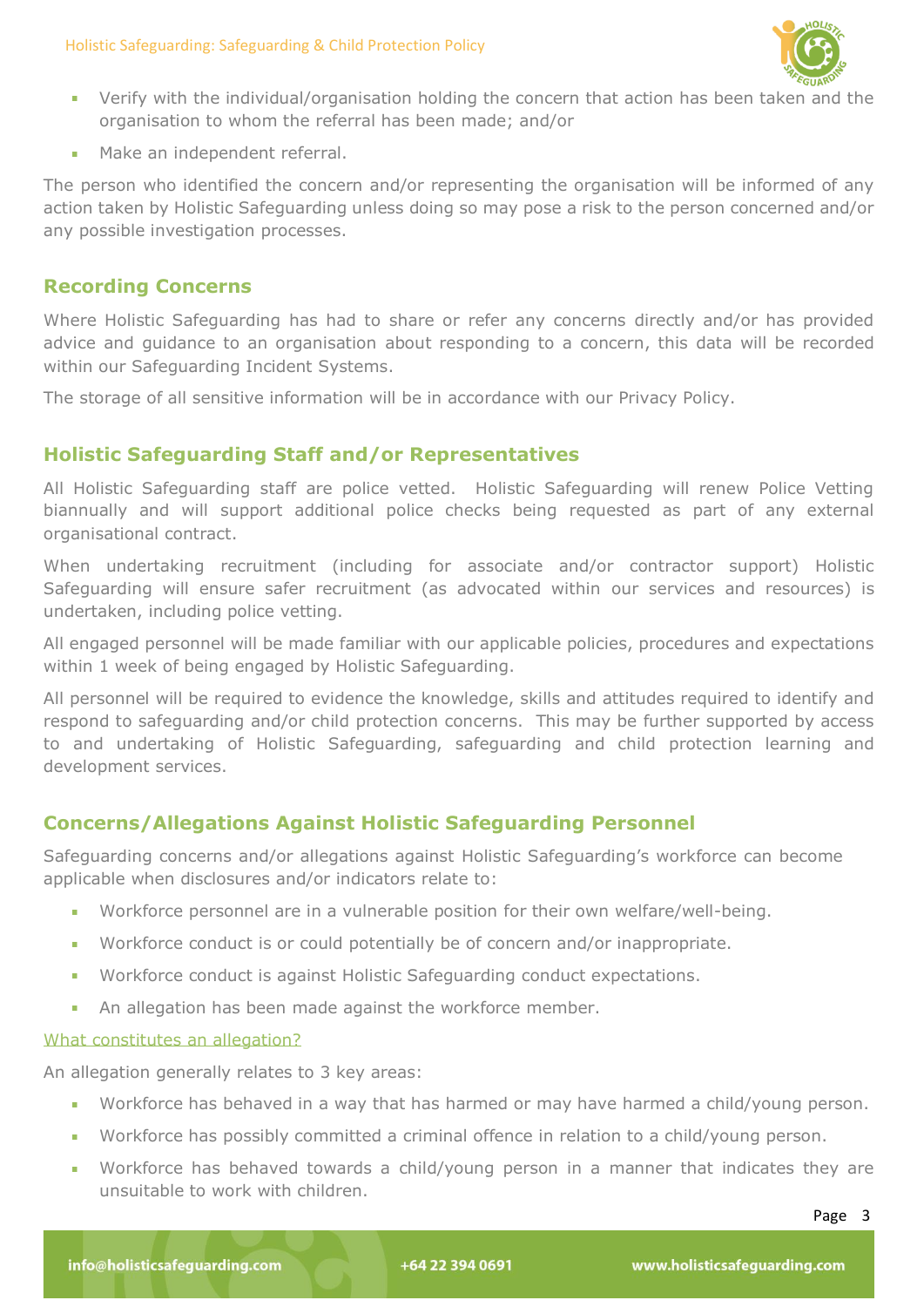

#### Responding to Concerns/Allegations

Should a safeguarding concern and/or allegation be made against a Holistic Safeguarding staff member and/or representative, all concerns will be taken seriously and fully investigated.

- Any concerns/allegations requiring specialist service support and/or investigation will be referred directly to those specialist services e.g. Police, Oranga Tamariki.
- Concerns not meeting those thresholds will be investigated by Holistic. Should internal investigations reflect an escalation threshold or require specialist support, Holistic Safeguarding will at those stages refer concerns to specialist services e.g. Police, Oranga Tamariki.
- Where the investigation may hold a perception of bias (e.g. against the founder of Holistic Safeguarding) an independent body and/or representative will be identified to investigate the concerns/allegation.
- $\mathbf{r}$ Holistic Safeguarding may adopt any of the following immediate safeguards until an identified timeframe or the matter is resolved:
	- o Additional supervision of the workforce member concerned.
	- $\circ$  Redeploying the workforce member concerned with alternative duties.
	- o Suspension of the workforce member concerned.
- All safeguarding actions taken are done so in the interests of protecting *all* of those involved and in the interests of maintaining a fair investigation. No action should be interpreted as anything other than a precautionary safeguarding measure while the matter is under investigation.
- Where required to support an investigation, and with consent from the workforce member m. concerned, Holistic Safeguarding may contact external services for historic information. This mainly relates to, but is not exclusive to, third party and/or historic allegations.
- Where consent is withheld, Holistic Safeguarding may be required to escalate concerns to  $\mathbf{r}$ statutory services that have statutory investigation powers.
- As much as possible Holistic Safeguarding will assist with the support needs for those impacted by the concerns and/or allegation, this includes the workforce member to whom the concern/allegation has been made against.

#### No Settlement Agreements

Holistic Safeguarding commits to not using 'settlement agreements' where these are contrary to a culture of safeguarding.

Should a workforce member resign or cease to provide their services to Holistic Safeguarding, this will not prevent a safeguarding concern and/or allegation being investigated in accordance with our policies and procedures.

It is important for all involved that every effort is made to conclude all cases of workforce concerns and/or allegations bearing on the safety or welfare of children/young people, or adult's at risk, particularly when the person concerned may have continued access to vulnerable people outside of Holistic Safeguarding.

### **Policy Review**

Our aim is this policy will be reviewed annually or potentially sooner if in response to any applicable practice learnings, significant child protection/adult at risk learnings and/or changes in legislation.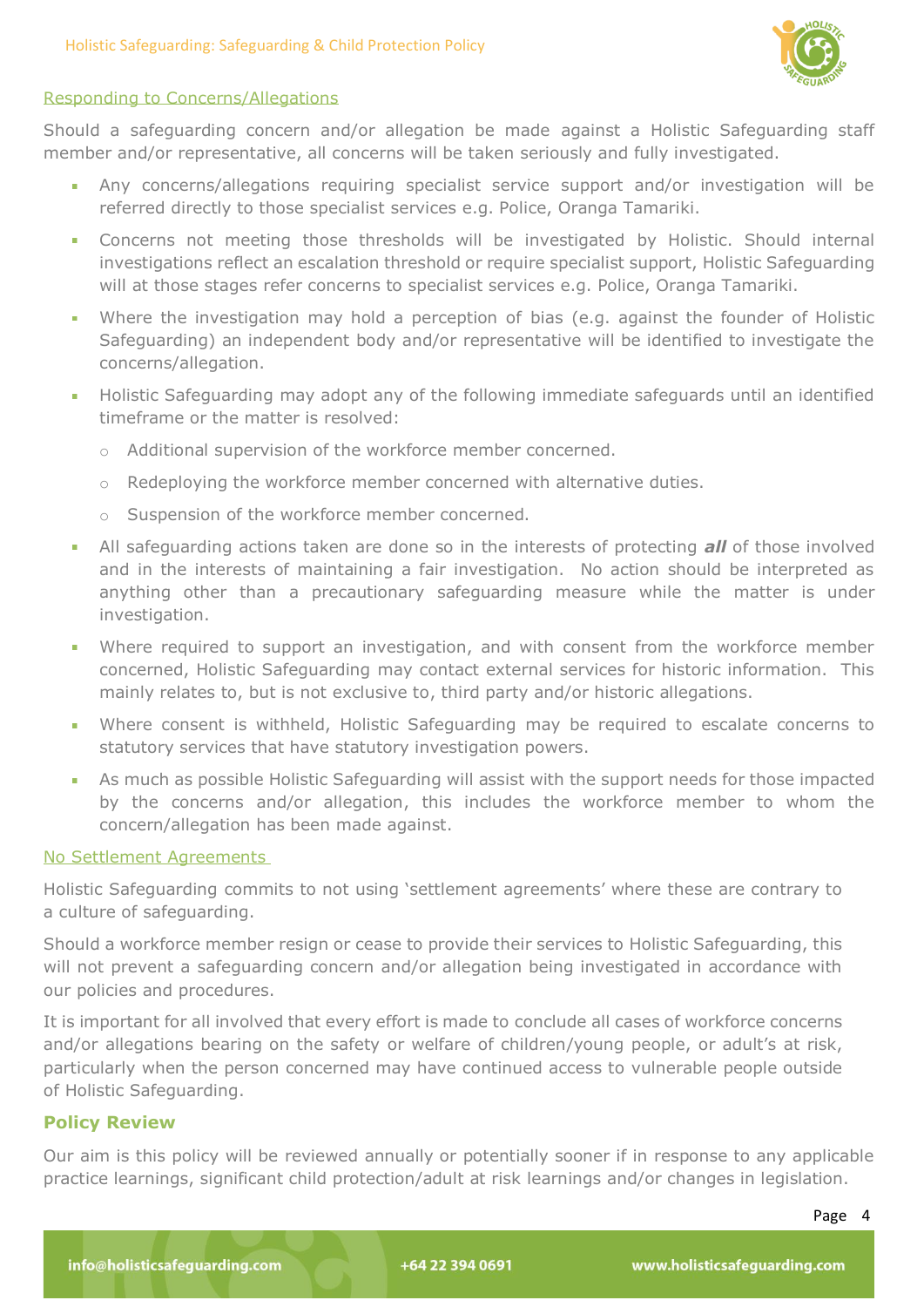

# Other Applicable Policies and Procedures

- Privacy and Website Policy.  $\bar{\phantom{a}}$
- Holistic Safeguarding's Terms and Conditions i.

If you have any questions or concerns please just contact us via [info@holisticsafeguarding.com](mailto:info@holisticsafeguarding.com) or +64 22 394 0691, we'd be more than happy to help.

| Reviewed:                     | April 2020 |
|-------------------------------|------------|
| Next Review Due:   April 2021 |            |